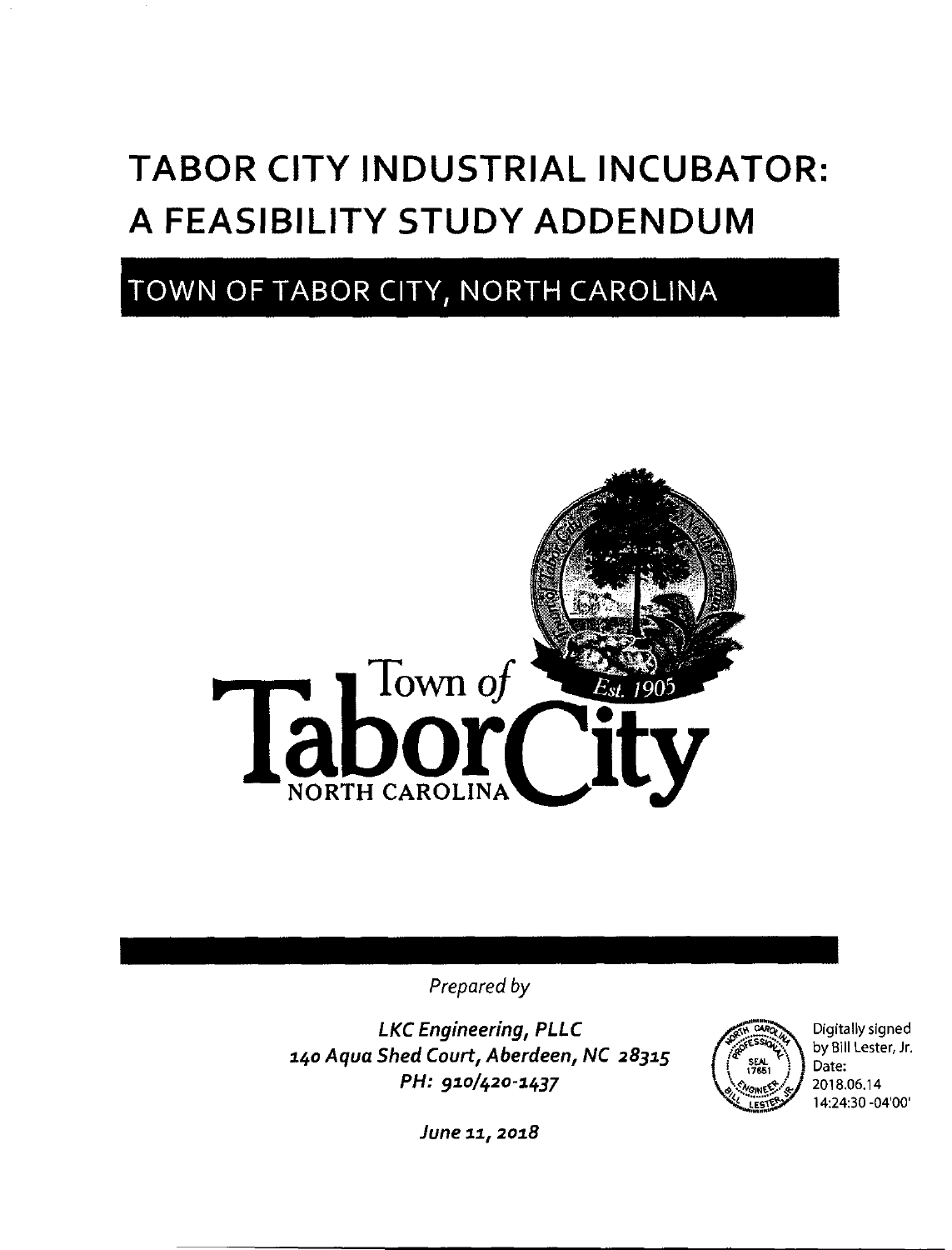#### **OVERVIEW**

In August of 2018, the Town of Tabor City officially received a document entitled "Tabor City Industrial Incubator: A Feasibility Study' that had been prepared by NCGrowth. NCGrowth "was founded in 2012 to help businesses create good jobs and to help communities create sustainable and equitable opportunities for their people" This organization "partner(s) with businesses, communities, governments and other organizations to tackle outcome-based economic development and entrepreneurship projects."

The Tabor City Town Council had expressed an interest in developing a new business incubator for the town and surrounding local economy. All of the available industrial space in Tabor City, was, and remains, fully occupied and the leadership in the community saw the need to develop additional space to keep economic growth occurring. The Council was particularly interested in applying to the US Economic Development Administration (US EDA) for grant funding assistance to help pay for the development of business incubator space. The EDA grant program criteria calls for a feasibility study to be conducted as an accompanying part of the grant application.

The NCGrowth feasibility study was expertly prepared and was well received by the Town of Tabor City and the community leadership. The study analyzed four potential sites where business space could be developed: two existing buildings in the downtown area, and two vacation pieces of undeveloped property in the Tabor Industrial Park (TIP). NCGrowth spent much of their study analyzing what they termed as "Site 3", a 5.1 acre parcel currently owned by the local rural electric cooperative that was described as "currently clear, level and suitable for building'.

The overall recommendation of NCGrowth's feasibility study was to develop a new business incubator building on Site 3. After a thorough analysis of all four potential sites, the study "presume(s) that development of an industrial incubator is likely to take place on Site 3..." and would be the "best fit for the construction needs, future use, and desired flexibility of this project."

In the Spring of 2018, the Town of Tabor City learned that Site 3 was no longer a feasible business incubator building site. The property is scheduled to become a parking lot for the adjacent and existing Columbus County/Town of Tabor City business development center. With the preferred site for a future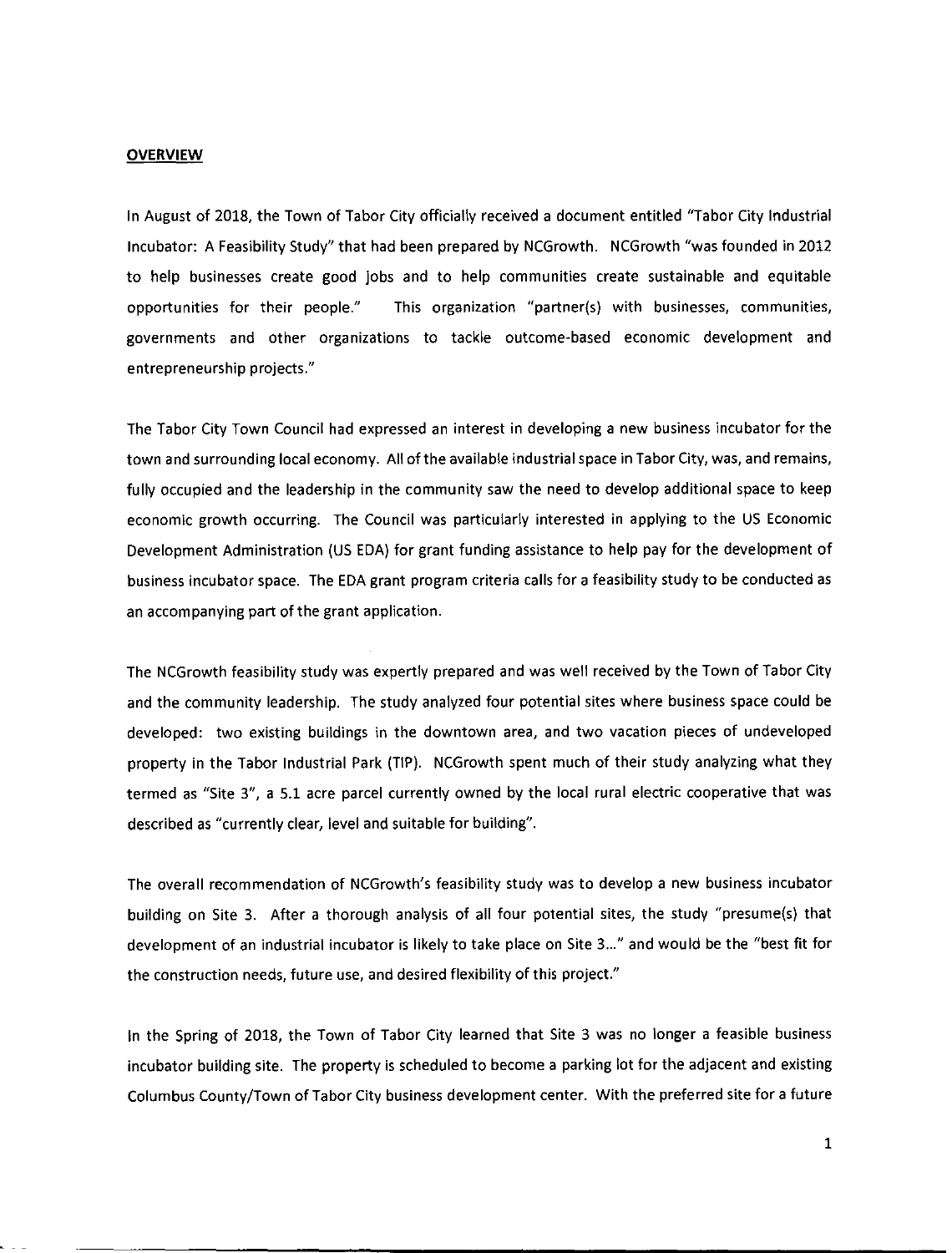incubator no longer an option, the Town inquired as to how to amend the original NCGrowth feasibility study.

Conversations between US EDA officials and the Town of Tabor City Promotions Director indicated that an "Addendum" to the original feasibility study should be prepared with a new analysis and conclusions. The Town of Tabor City has asked our consultant, LKC Engineering, PLLC, to prepare this addendum.

#### LKC'S UNIQUE POSITION TO PREPARE THE ADDENDUM

The Town of Tabor City has asked our engineering consulting firm to prepare the addendum to the original business incubator feasibility study that was developed by NCGrowth. We feel that our firm is uniquely qualified to prepare such a report.

LKC was formed in 2012, but our team consists of career professionals who have been providing project solutions in North Carolina for over twenty-five years. While our core expertise is in the civil engineering field, we pride ourselves on our governmental consulting and grant writing abilities. Our firm's employees have assisted with over 100 industrial development and economic development projects. Most of these projects required an analysis of the business idea, its grant worthiness, the need for infrastructure, and professional guidance on how to turn vision into reality.

With regard to Tabor City, many of LKC's employees have enjoyed working with the Town since the 1980's. Our staff has helped the town extend water lines to industry, develop sewer lines to industry, helped design Tabor Industrial Park (TIP), provided grantsmanship and engineering services related to the location of the North Carolina correctional facility (and its 540 jobs create), and directed a renovation of the central business district. We have worked on two major upgrades of the Tabor City wastewater treatment plant. In years gone by, our employees helped the Town secure funding for two public water supply wells and one elevated water storage tank. We annually administer Tabor City's Department of Transportation Powell Bill reporting requirements.

We know Tabor City's administrative staff and public works staff on a first name basis. Quite often, LKC Engineering is the first person that town employees reach out to whenever there is an infrastructure challenge or an economic development opportunity. Our firm is currently engaged in administering State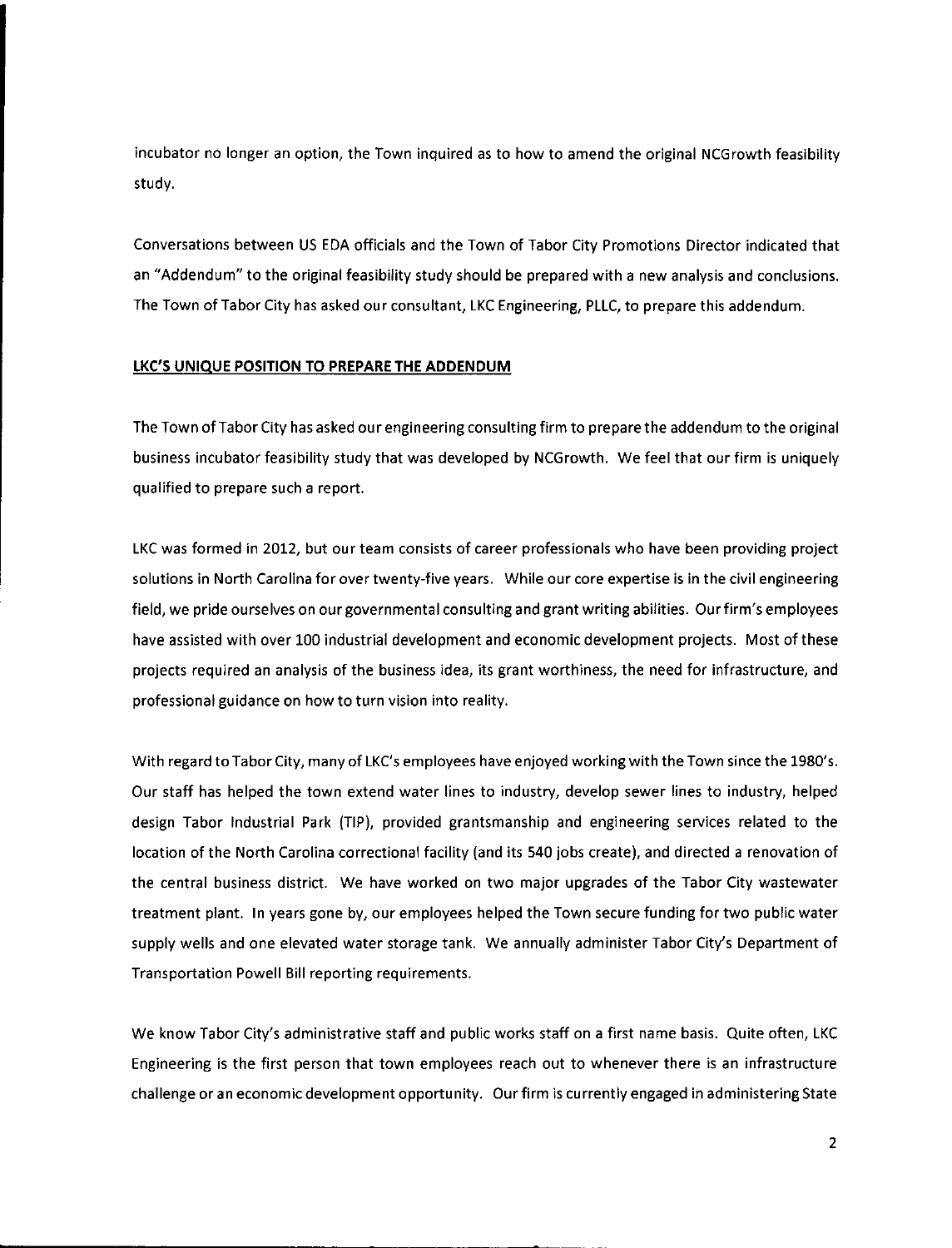of North Carolina grant funds to assist in a Tabor City industry develop improvements to their building (sprinkler system) and to assist the Town in supplying adequate water supply and water pressure for that industry.

With LKC's extensive experience in assisting the municipal government of Tabor City, we were honored to be asked to provide assistance in amending the original Feasibility Study. Our analysis and findings are provided as follows.

#### SITE THREE NO LONGER AVAILABLE

The original "Tabor City Industrial Incubator: A Feasibility Study' as prepared by NCGrowth analyzed four possible sites on which a business incubator could be developed. That study reviewed two existing buildings in the central business and office district, and also looked at two tracts of undeveloped land in the Tabor Industrial Park (TIP). NCGrowth's findings were that "Site 3", an undeveloped 5.1 acre tract in the TIP was the most feasible option for the development of an industrial incubator.

In the Spring of 2018, the Town of Tabor City became aware that Site 3 was no longer available as a potential place on which an incubator could be constructed. Instead, the property is slated to become a parking lot that will serve the adjacent Business Development Center that is jointly owned by Columbus County government and the Town of Tabor City. That Center houses two emerging industries (RadixBay and Gann Memorials), and an accounting office. The two small industries have hired so many employees now that the existing paved parking lot does not contain enough spaces for their vehicles.

RadixBay is a computer solutions company that provides software and consultative services to many major industries and financial institutions. This company is owned and operated by a Tabor City native who once owned a similar company in Charlotte, NC. Upon selling his previous company, he wondered if such an operation could be successful in the small rural town he grew up in. His hunch has proven to be correct. Currently, RadixBay is a growing and expanding concern that continues to hire experienced computer programmers.

Gann Memorials is an enterprise that the local citizens referto as "the toy company'. Gann takes popular cartoon figures and the like and "stuffs" them with filler much like iconic teddy bears have been stuffed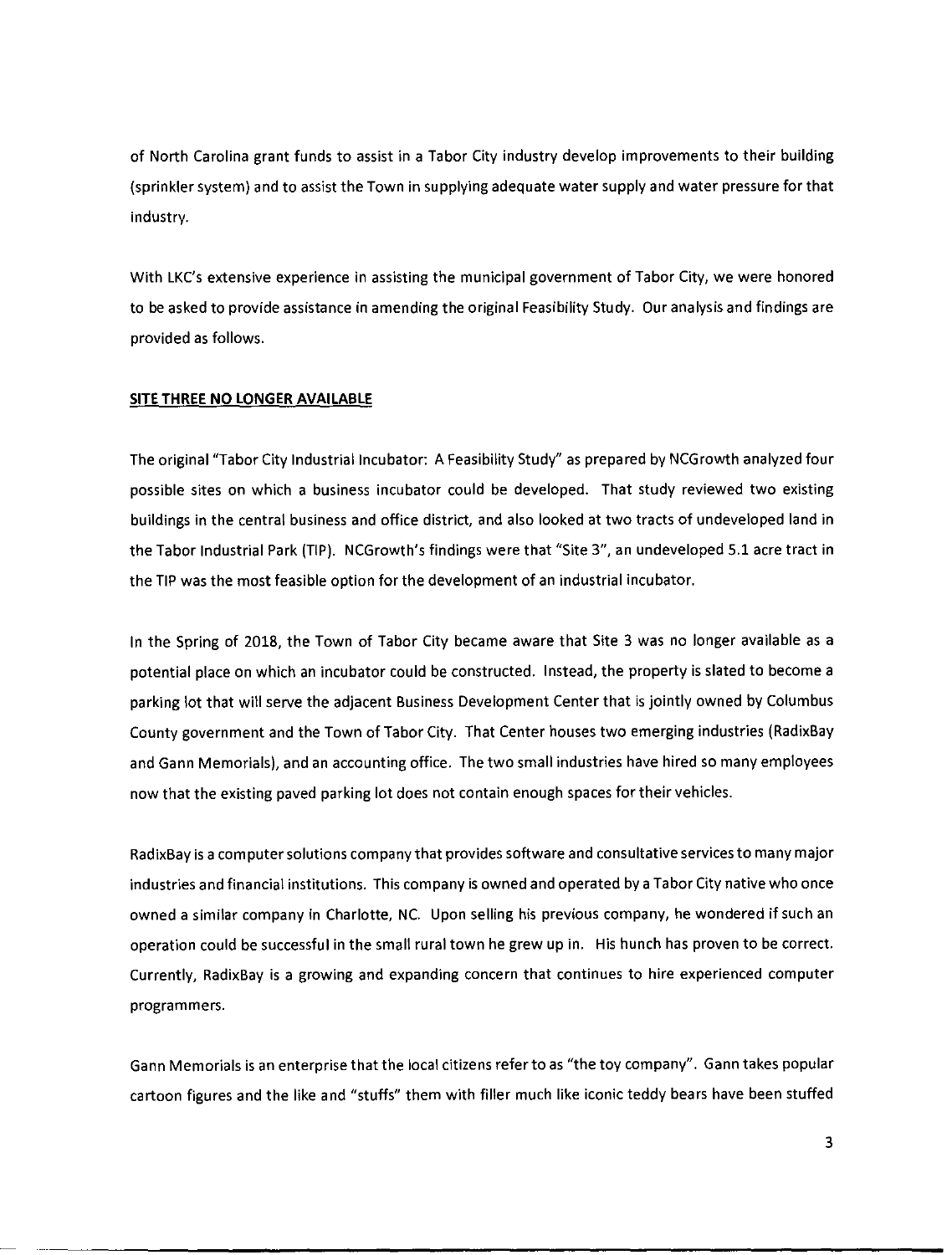for decades. These toys are then shipped worldwide. Gann has seen slow and steady growth in the Business Development Center for a few years now.

The Business Development Center is jointly owned by the Columbus County government and the Town of Tabor City. Both of these local governments are responsible for the maintenance of this facility and also for planning for its future viability. In 2018, the County Economic Development Director announced that there were no longer enough paved parking spaces in the Center's parking lot. The Director asked Tabor City to jointly fund the development of additional parking on "Site 3", which is next door.

Tabor City has approved a \$40,000 allocation to be matched with a similar amount from the County government to begin developing this additional parking area. Obviously, an additional Industrial Incubator, as envisioned by NCGrowth, could now not be constructed on "Site 3".

#### REMAINING OPTIONS

The Feasibility Study prepared by NCGrowth originally contained four possible sites for a new industrial incubator to be developed in Tabor City. Those four options were:

- 1) Site 1(Old Heilig-Meyers Building)
- 2) Site 2 (Old W.F. Cox Building)
- 3) Site 3 (5.1 acre undeveloped parcel)
- 4) Site 4 (18.53 acre undeveloped parcel)

As stated previously, the NCGrowth recommendation to the Town of Tabor City was to construct a new industrial incubator building on "Site 3". We have established that this is no longer a viable option as it will soon become additional parking for the existing Business Development Center.

Afurther analysis of the remaining options, as originally depicted in the NCGrowth feasibility study, shows that each has strengths and weaknesses. These must be fully understood if the Town of Tabor City is to proceed with the most viable option.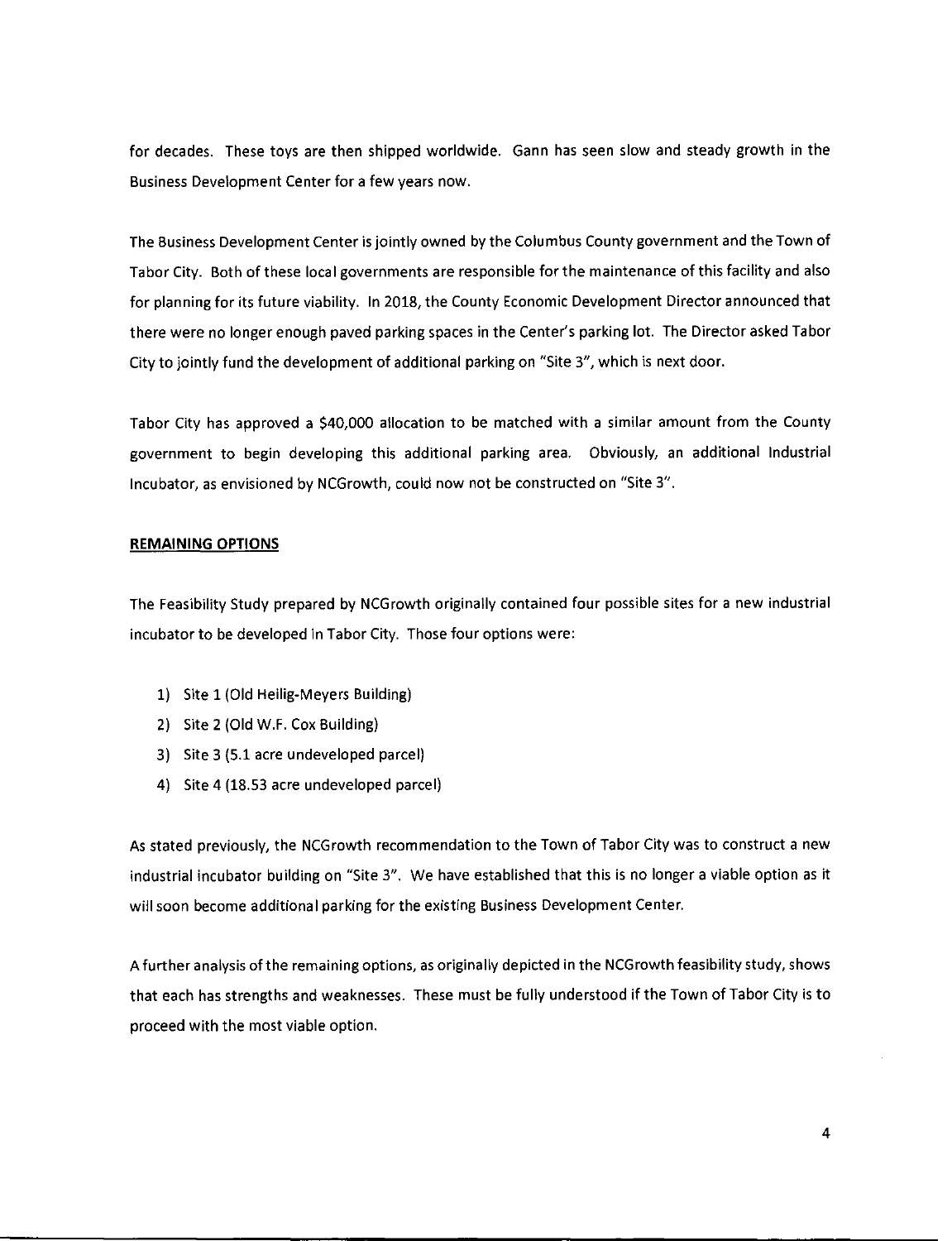#### SITE 1

The NCGrowth Feasibility Study indicates that this is the former Heilig-Meyers building located at 108 W. Fifth Street. This structure contains 12,000 square feet of usable space. This property was recently donated at no cost to the Town of Tabor City. (The facility was NOT owned by the Town during the course of NCGrowth's analysis".

Advantages of this site include the fact that existing infrastructure is in place (municipal water and sewer and a street network). The property also has a large adjacent parking lot. The facility is very visible and is in the heart of the National Park Service's recognized downtown historic district.

NCGrowth listed several disadvantages that Site 1 has. The building has been unused for several years and is in disrepair. Their findings were that the building might be more suited for commercial or residential purposes.

### SITE 2

This property is known as the old W.F. Cox True Value Hardware Store property. "The property is currently being listed for sale by Carolinas Commercial Reality for \$395,000."

Advantages of this site include its visibility and vehicle access to U.S. 701 Business. It is currently also served by municipal water and sewer service.

Site 2 has some disadvantages as well. The Town does not own this property (which is a prerequisite for the EDA grant). The building needs extensive roof and HVAC repairs. Additionally, NCGrowth cautioned about taking valuable downtown property off of the ad valorem tax rolls.

#### SITE 4

This is an 18.53 acre tract owned by the Tabor City Committee of 100. There are no structures currently located on this parcel, and it is not slated for development as a parking lot as Site 3 as been slated.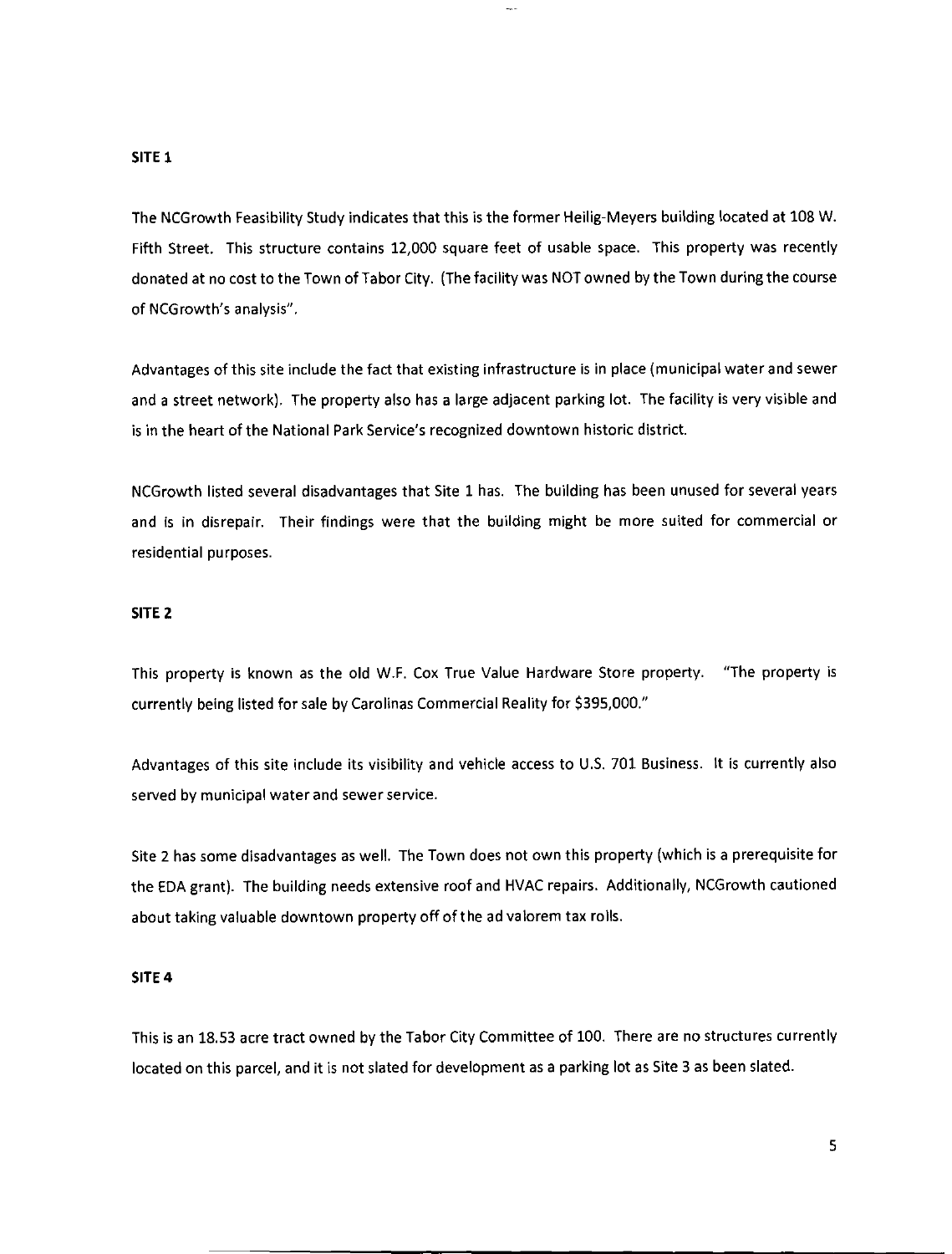The advantages of this tract are that it is in the certified Tabor Industrial Park. The tract has access to municipal water and sewer and has excellent vehicle access. Natural gas lines are only one block away.

However, 17.06 acres of this 18.53 acre tract are impacted by wetlands. NCGrowth noted that "the building area is actually quite small, at 1.47 acres."

This brief listing of the remaining possible Industrial Incubator sites indeed shows that each one has strengths and weaknesses. If an industrial incubator were to be constructed at any ofthe remaining three sites, the facility would certainly become an asset that should attract entrepreneurs andjob creation. The NCGrowth feasibility study stated clearly that:

Research and data collected during this feasibility study indicate that there is a potential for a successful industrial incubator in Tabor City. Not only will such an incubator help accommodate rising demand for small industrial spaces, it also aligns well with the regional economic development priorities....lf done thoughtfully, this project also has the ability to attract new industry to the area and continue to develop the workforce in Tabor City through an increase in jobs and possible future connections with colleges and universities in the area.

The Town government certainly wants to develop what the study calls a "successful industrial incubator in Tabor City". Our firm believes that with the most viable site (Site #3) no longer an option...the Town would be most successful if it pursued the development of the Industrial Incubator at Site 1, the old Heilig-Meyers building at 108 W. Fifth Street.

#### OUR RECOMMENDATION

Our firm is recommending to the Town Council (and to potential funding agencies), that the next Tabor City Industrial Incubator be developed on Site 1, the old Heilig-Meyers store and property located at 108 W. Fifth Street in downtown Tabor City. This recommendation is based on many factors. When these factors are considered, and compared to the two remaining potential sites, the Heilig-Meyers building possesses the most advantages for success. We believe the factors to be considered include the following: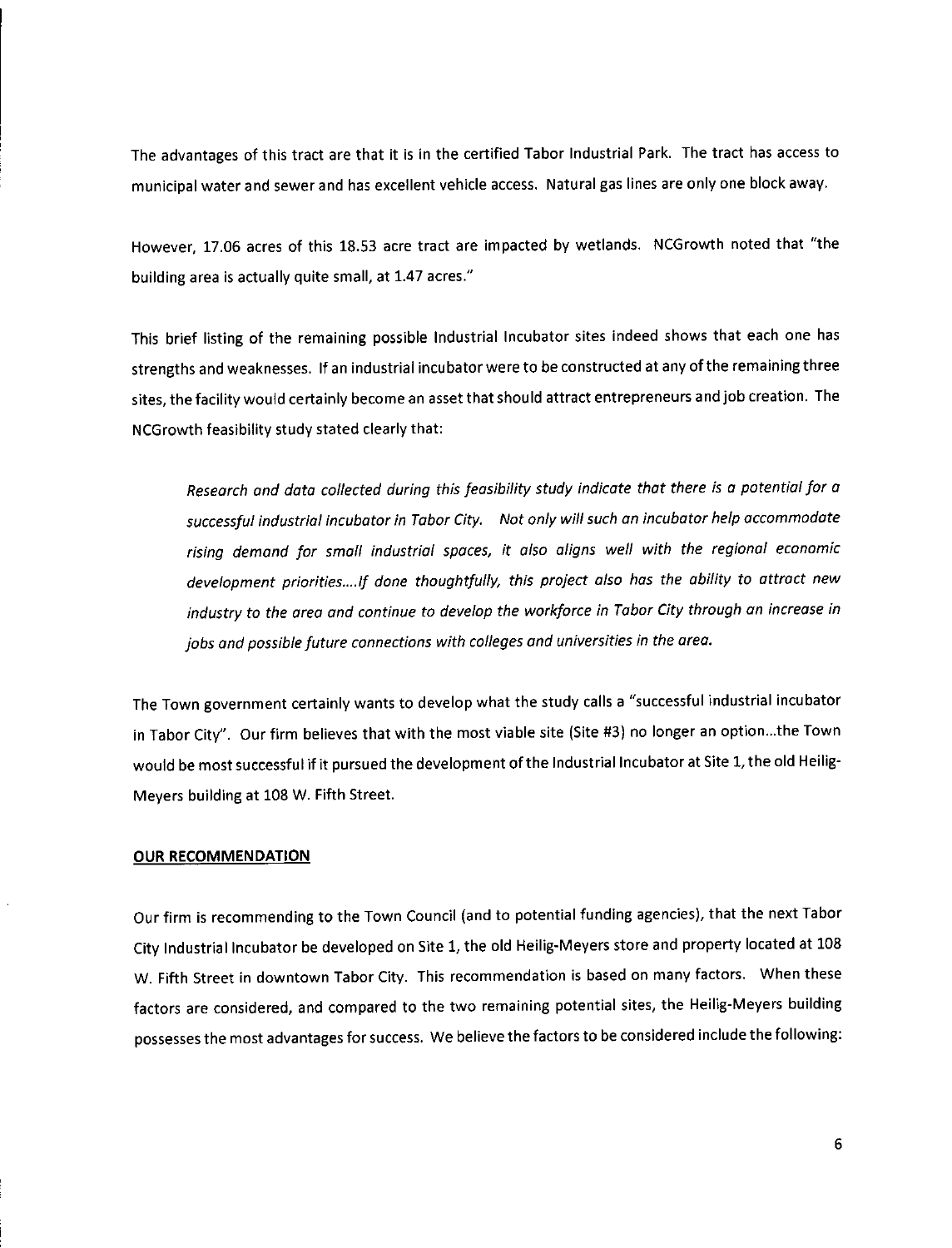- 1. The Town of Tabor City now owns this site. Since the NCGrowth Feasiblity Study was completed in 2017, the owners of 108 W. fifth Street most graciously donated at no charge) the building and grounds to the Tabor City town government. Tabor City would have to purchase Site 1 (at \$395,000) or Site 4 (no negotiations have commenced with the Tabor City Committee of 100 to ascertain their sale price). Many grant programs require the application to be the owner of the property in order to receive funding.
- 2. Incubation in rural downtowns is a growing trend. Community Development Strategies (CDS) is a group dedicated to market and economic research in the United States. In 2016, CDS noted that "one way to mitigate the challenge of declining downtowns' is to work with startups "who can become permanent rent paying occupants if they are successful". A recent trend for more officeoriented business startups (as opposed to retail) is co-working. "Co-working' spaces can be well suited for older buildings and area similar to incubators in that they lower the space rental and overhead expenses for these small businesses.
- 3. Companies are moving back downtown. In 2016, GOVERNING Magazine noted in an article entitled "Why Companies are Moving Back Downtown", that "last year, millennials became the largest component of the American workforce. For many companies, attracting and retaining millennial workers seems to require havinga downtown office". In fact, the last industry to locate in Tabor City (RadixBay) asked for downtown space to situate its computersoftware development and consulting business. Upon finding that no such space existed in downtown Tabor City, it instead ended up in the Tabor Industrial Park.
- 4. This site has existing infrastructure. The water, sewer and street facilities are in place. The property has a large parking lot adjacent to the building. There are no wetlands or environmental issues associated with the property.
- 5. Commercial "Renovation Costs" are not approaching "New Construction Costs". The national economy has been in an economic growth pattern for up to ten years now. Costs associated with constructing new buildings are creeping upward as labor and material costs increase. The historical savings associated with "building from scratch" may no longer apply. Although there is no easy way to make a decision between commercial remodeling or building a new commercial space, a thorough examination of needs and budget can help make this decision. If your budget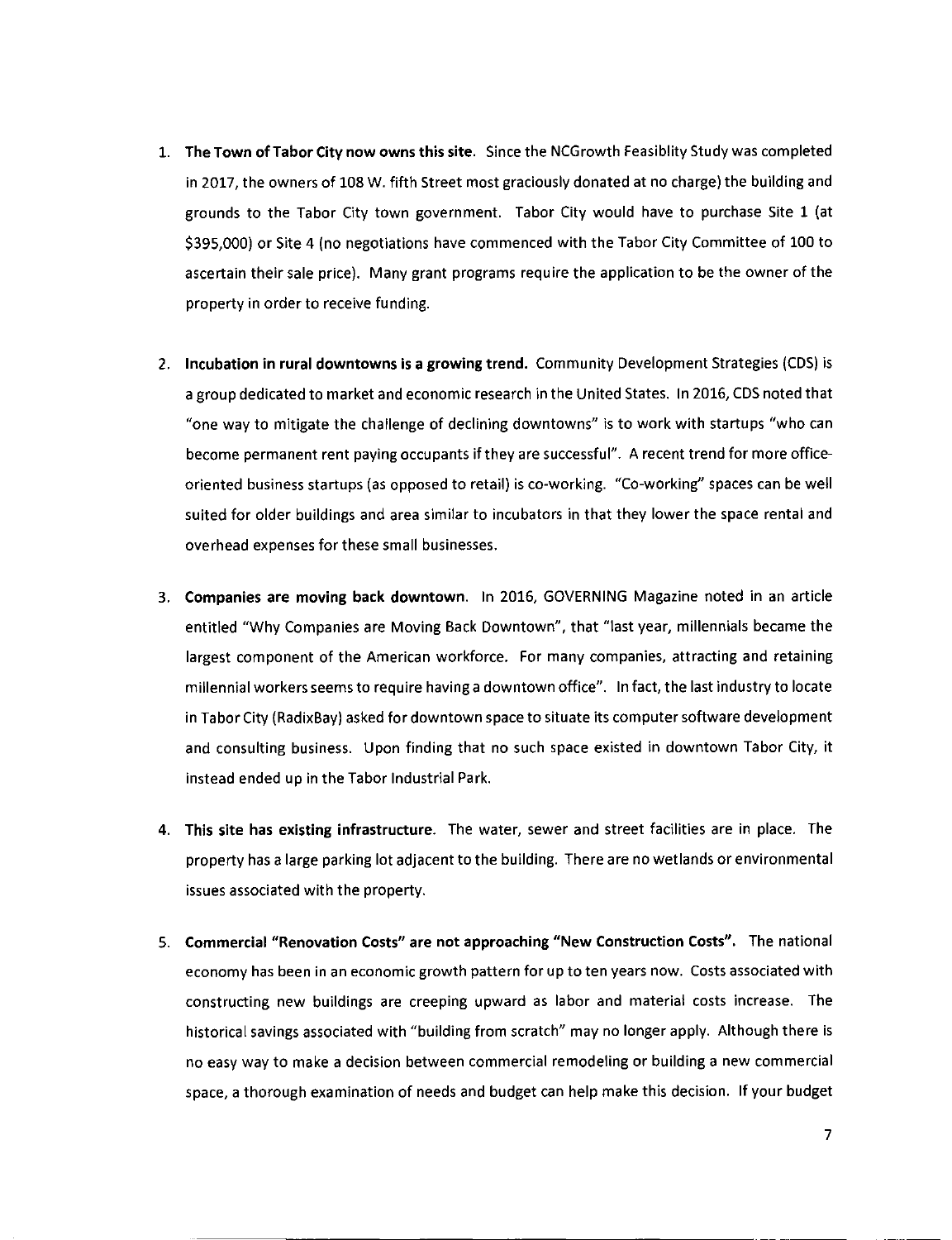is your biggest concern, renovation is probably the best choice. With a larger budget, however, choosing a new construction option may be a more attractive option. In the 108 W. Fifth Street case, renovating an existing building means there will be no site preparation or structural building costs associated with the project.

6. Downtown Tabor City is the subject of a State-Funded Streetscape Study. The North Carolina General Assembly just last week allocated \$35,000 to the NC Department of Commerce to pay for a streetscape renovation study for downtown Tabor City. The Town Council has voted to hire our firm, LKC Engineering, PLLC, to conduct this study.

LKC has recently completed a successful master plan for High Point University and we have experience developing Streetscape plans for many smaller towns such as the Village of Pinehurst. We are anxious to begin our study of improvements for downtown Tabor City. In the past fifteen months, several older buildings in downtown TaborCity have been substantially renovated. There is obviously a new energy in downtown Tabor City and an industrial incubator developed in the largest remaining empty building (old Heilig-Meyers) could become the most important component of this resurgence.

- 7. Downtown Tabor City is the subject of an EDA-Funded Feasibility Study on Tourism Rail. The Town just last month received a feasibility study prepared by Pennsylvania based Stone Consulting that looked at the concept of tourism rail. The study focused on the possibility of a daily tourism railway operating on existing lines between Conway, SC and Tabor City. Stone Consulting found that such a tourism rail would indeed be exceedingly successful. Adding up to 350 tourists a day to the mix in downtown Tabor City would certainly spur further growth in the local economy. Such growth should help start up entrepreneurial interest in a downtown incubator as well.
- 8. Site 2 (The Old W.F. Cox True Value Hardware Store Building) may be too large. The Town of Tabor City will undoubtedly have to pursue grant funding to develop a new industrial incubator. The Town fully expects to also appropriate much of its local funds on hand to help pay for the cost of developing an incubator. There will be a limit as to what granting agencies can award and what the Town can allocate. These two sources of funds will constitute the budget for developing a new incubator.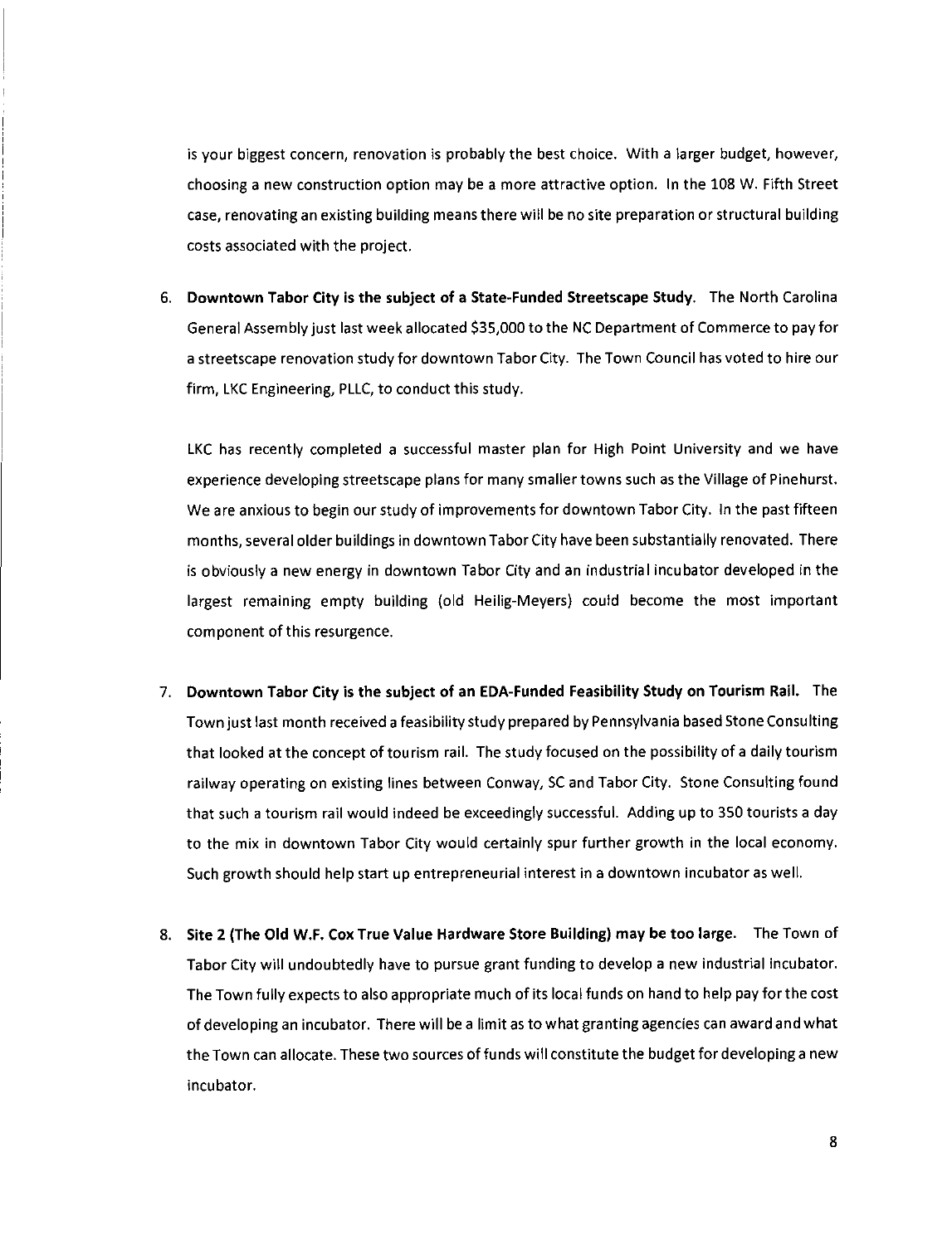Renovating a 12,000 square foot building (Heilig-Meyers) versus renovating a 22,500 square foot building (W.F. Cox True Value Hardware) is certainly a calculation the Town has to consider. Each building has renovation challenges, but overall, it should be far more affordable to renovate the smaller building with the funds that will be made available for this purpose.

- 9. Site 4 is simply too small. At first glance, this property appears to be the most desirable. It is ina developed industriatl park, and it contains 1.53 acres. However, wetlands account for 17.06 acres of this overall tract. It would be too great of a challenge to situate a new building and parking lot on just 1.47 acres.
- 10. Consider the alternatives for each site. Site 2 was a viable business up until 15 months ago. It is conceivable that it could be re-opened by the private sector. Indeed, it is currently being marketed on a commercial property website. Due to wetland issues, it is possible that Site 4 may never be developed at any time.

As for the old Heilig-Meyers building, it has been vacant for over ten years now. If it cannot be brought back into productive use, Tabor City town government may have to give consideration to its demolition. We recommend the Town look for ways to invest it funds on hand into matching grants to build the building up —instead of putting its local dollars into tearing the building down. This seems to be the best and most appropriate use of its local (and grant) funds.

#### SUMMARY AND RECOMMENDATION

The Town of Tabor City is very fortunate. Unlike most small rural towns, it has one hundred percent occupancy of its industrial space. Currently, all of the buildings in Tabor City that could house industry, warehousing, or other commercial enterprises is fully occupied. The community sees the need for creating additional industrial space and is considering a combination of grants and local funds to pay for such space.

Tabor City engaged NCGrowth to conduct a feasibility study to determine if an industrial incubator would be successful in their town. That study concluded very strongly that such an incubator would indeed be